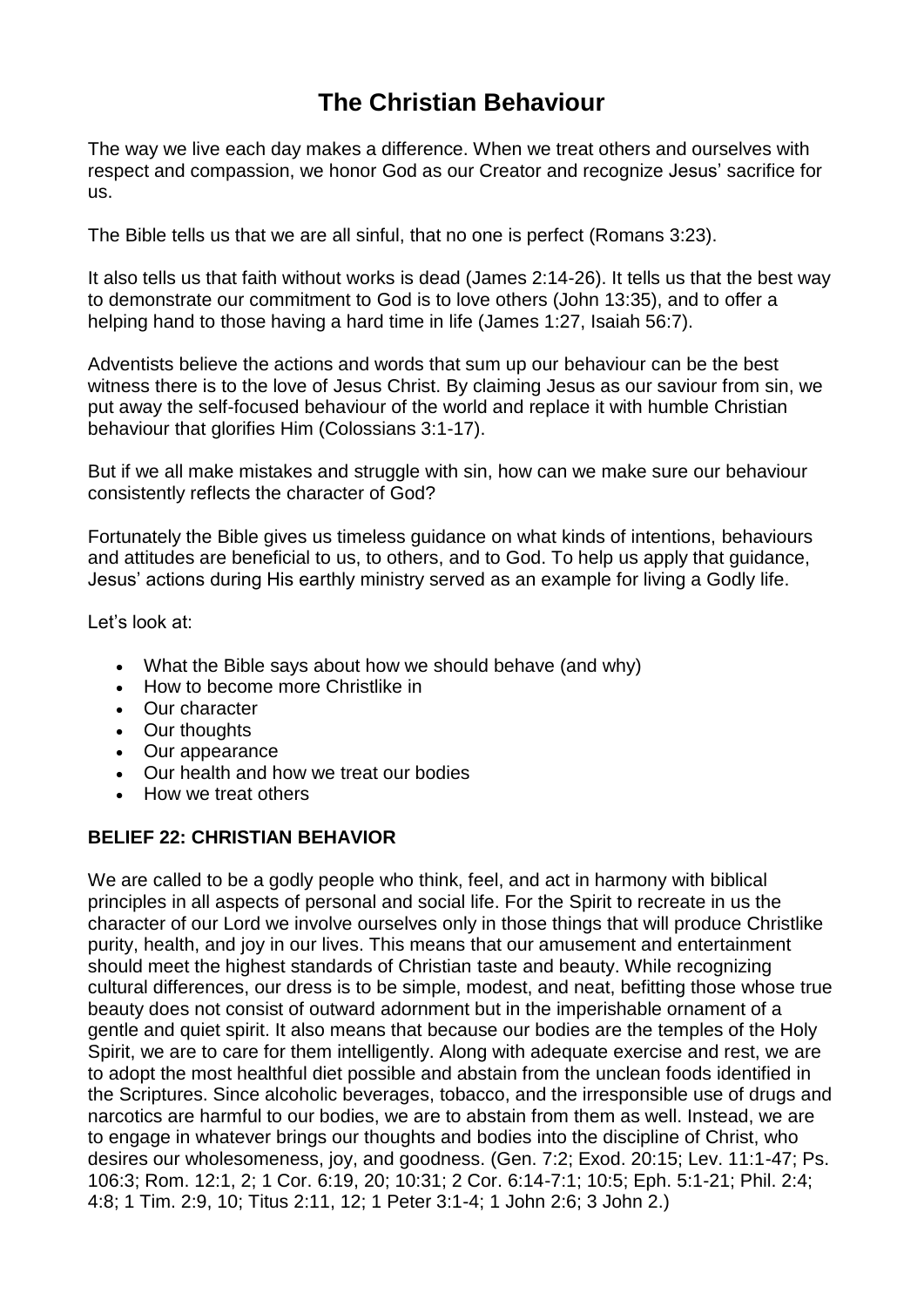# **WHAT DOES THE BIBLE SAY ABOUT HOW WE SHOULD BEHAVE?**

Since Christ has freed us from the eternal consequences of sin, we now live our lives in gratitude for this [ultimate](https://www.adventist.org/experience-of-salvation/) gift.

*"For if we go on sinning deliberately after receiving the knowledge of truth, there no longer remains a sacrifice for sins" (Hebrews 10:26).*

If we read [through](https://www.adventist.org/holy-scriptures/7-ways-prepare-study/) the whole Bible, certain behavioural themes stand out. By that we can determine which kinds of attitudes and actions are [valued](https://www.adventist.org/who-are-seventh-day-adventists/bible-reveals-god/) by God and show love to others. Some of these major themes are:

- Compassion/Kindness
- **•** Generosity
- Humility
- Patience
- Joy
- Peace
- Faithfulness
- Merciful/Forgiving

The Bible also lists behaviours that are destructive to ourselves and others.

- Selfishness
- Hate/malice
- Sexual immorality
- Greed/idolatry
- Slander
- Prejudice

Knowing how to recognize these behaviours is the first step. Then we can dig a [little](https://www.adventist.org/holy-scriptures/applying-bible-to-daily-life/) deeper in [Scripture](https://www.adventist.org/holy-scriptures/applying-bible-to-daily-life/) to learn how to foster these kinds of habits in our lives, through the example of Jesus (1 Peter 2:21).

Yes, we will make mistakes. But what matters most is our pattern of behaviour. The philosopher William Durant said,

*"We are what we repeatedly do. Excellence, then, is not an act but a habit."*

The same goes for our Christian behaviour. Every action we do each day doesn't earn or subtract points from a grand total. God knows our hearts and looks at our patterns. And if we [prayerfully](https://www.adventist.org/holy-scriptures/prayer-with-bible-study/) study the Bible and be intentional about our habits, the Holy [Spirit](https://www.adventist.org/holy-spirit/) can bless others through our daily behaviour.

It's just like Paul's advice in Romans 12:2, talking about the behaviour pattern of the world, and how ours is to be different:

*"Do not be conformed to this world, but be transformed by the renewing of your mind, that you may prove what is that good and acceptable and perfect will of God" (NKJV).*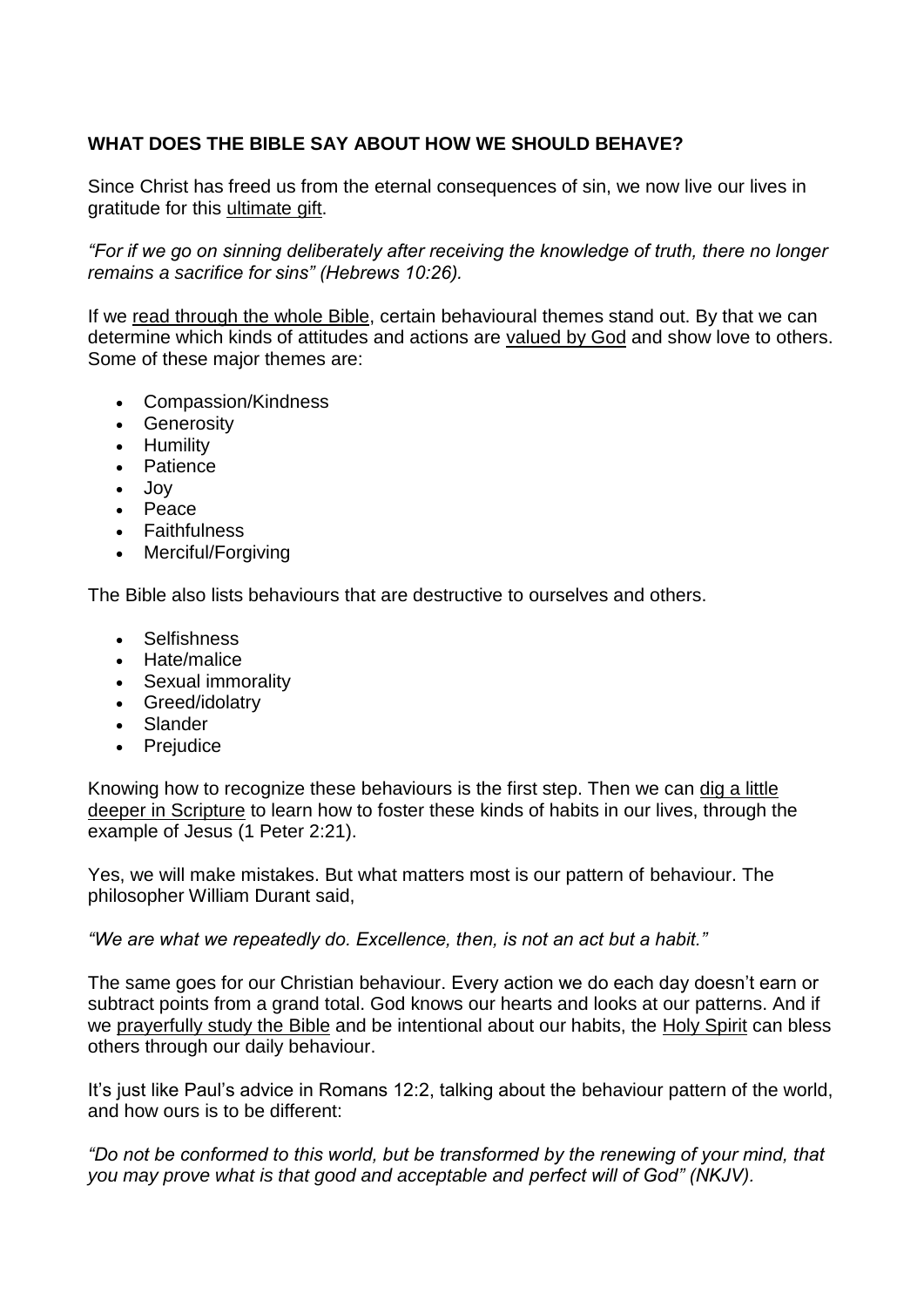# **HOW TO BE CHRISTLIKE IN:**

# OUR CHARACTER

When Jesus was on earth 2,000 years ago, he could often be found caring for the sick and lonely, showing epic proportions of patience, performing miracles and sharing his love for his Father.

Sometimes we forget He came to show us *who* God is. He behaved in such a way to reveal God's character. He was the human embodiment of God's word.

The book of John chapter 1 tells us, "*In the beginning was the Word, and the Word was with God, and the Word was God. He was with God in the beginning.*" God's character is unchanging and Jesus displayed God's character through his interactions with the people around him.

The concept of being Christ-like means to reflect God's character.

It can be easy to forget that God loves *all* the people around us (even the most terrible people you can think of) just as much as He loves us. The same love, grace and forgiveness that he extends to all humans should also be given out by Christians (Ephesians 4:32) as an example of who God is.

If we were to act like Jesus did, in today's world, it could look like any of these examples:

- Caring for a sick person
- Baking biscuits for your new neighbour
- Having lunch with a homeless person
- Donating food and clothing to people in need
- Visiting people in prison
- Mowing your elderly neighbour's lawn for free
- Not spreading or participating in gossip
- Being kind to someone who has been unkind to you

## WHAT WE CHOOSE TO OCCUPY OUR MINDS

But how do we learn to behave like Christ? When Paul wrote to the Philippians, he implored them to think about things that were "true…noble…just…pure…lovely…of good report….virtuous…and praiseworthy" (Philippians 4:8). He wanted them to meditate on those things knowing that the "God of peace" (Philippians 4:9) would be with them.

The same is true today.

When we fill our minds with good thoughts and God's Word, it directly affects our attitudes and behaviours.

Sadly, when we choose to observe things that go against those values, or fill our minds with thoughts that are dishonest, impure or violent, our attitudes and behaviour tend to follow that path instead.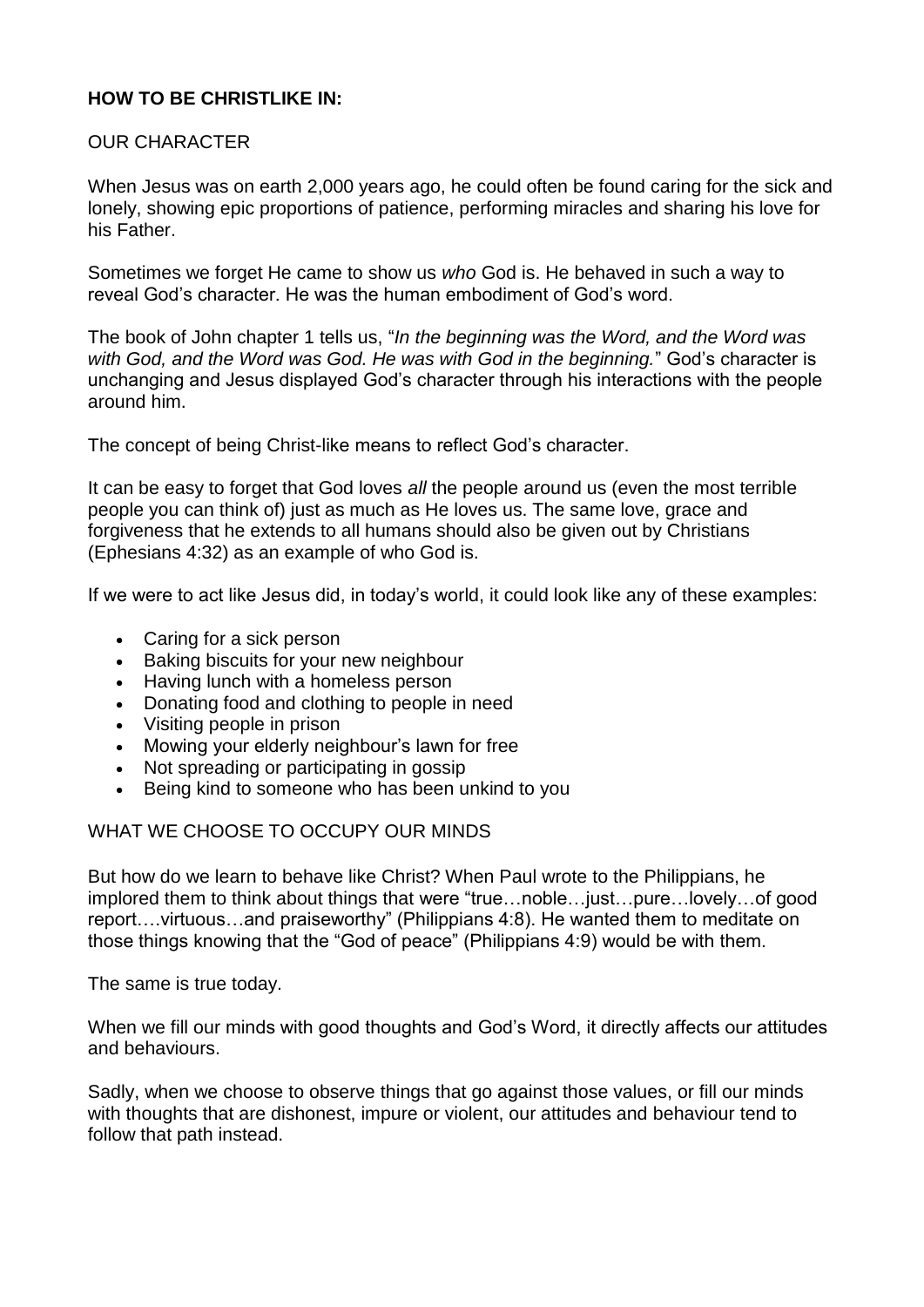It's not always easy to be kind to people who can be difficult or irritating. But being compassionate to the people around us helps us remember that our own behaviour is not always perfect and we need to show others the grace and compassion *we* hope to receive.

Sometimes, developing kind habits can take some effort. But we can do it by making certain behaviours a priority, such as:

- Call a loved one regularly and ask how they're doing
- Really listen when someone is talking with you
- Try to put yourselves in another's shoes (e.g. "If I was going through the same thing, what would I do or think?")
- Volunteer regularly at a soup kitchen, homeless shelter, nursing home, children's hospital, etc.

C.S. Lewis, in his book, *The Chronicles of Narnia*, wrote "Humility is not thinking less of yourself, but thinking of yourself less".

In other words, all humans have equal value in God's eyes. Being others-centric doesn't mean we have to treat ourselves badly or deprive ourselves of our own needs.

The way we treat ourselves is as important as the way we treat others. After all, selfloathing or beating ourselves up about not being good enough is actually a way the devil tricks us into being self-centred.

But even as we care for ourselves, keeping our minds and bodies healthy, it's important that we learn to put the needs of others before our own whims and wants.

To help us in these efforts, Paul explains the importance of putting on the armour of God. Being prepared every day with the Christ-like qualities of radiating truth, exhibiting righteousness, willingness to share the gospel, exercising faith, believing in our salvation, and digging into the Word of God—all the while praying in the Spirit (Ephesians 6:10-20).

In order to behave like Jesus, we need to practice the habits that make us *like* Jesus every day. Rather than focusing only on advancing ourselves, it's important to include others into our focus so we help one another along.

Honestly, we're not going to get it right on our first day as a Christian…or even our 5,000th day. Learning habits can take a lifetime. That's okay, because God is loving and patient. It's about genuine progress rather than achieving perfection.

What counts is that we strive every day to try again, just like an exercise program. If you don't do as well on some days, you try your best during your current day.

Thankfully, we're not alone in our spiritual journeys. The Holy Spirit is walking with us and will help us [grow](https://www.adventist.org/growing-in-christ/) over time.

## OUTWARD APPEARANCE

Did you know that God looks at the heart rather than what we look like on the outside? (1 Samuel 16:7). In that sense, it's easy to recognize where God places a person's value. It is our character, our choices, and our potential to be moulded in His image that is most important (Romans 12:1-2).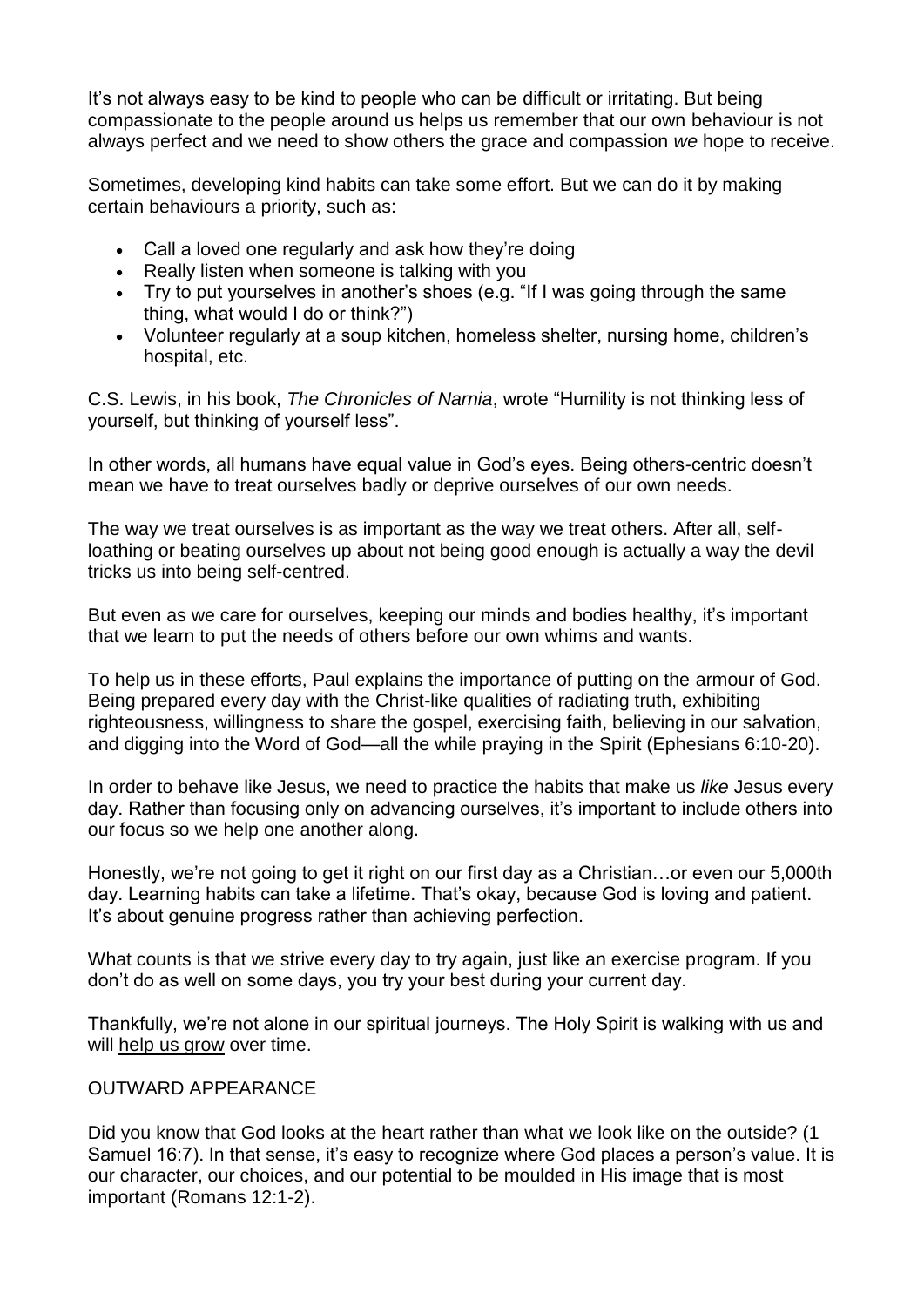We don't need to worry about expensive clothing or jewellery in order to be loved and accepted by God. The latest Nike sneakers or iPhone shouldn't be the only things we have going for us—we should concentrate on qualities that can't become obsolete or get broken, or mask less-desirable qualities. Let's instead concentrate on the characteristics of gentleness, respect, modesty and sensibility.

Yes, modesty and sensibility sound boring. However, paying back any kind of debt financial, social or mental—is much harder to deal with than avoiding those pitfalls in the first place.

These two character traits develop throughout the Christian life by exercising faith and [stewardship.](https://www.adventist.org/stewardship/) Being able to help someone in need is far more valuable than impressing people with the latest fashion.

# HEALTH (EXERCISE, REST, DIET)

Christian habits also include healthful [practices,](https://www.adventist.org/who-are-seventh-day-adventists/adventist-focus-on-lifestyle/) like regular exercise, healthy diet and rest. Paul told the Corinthians that *"whether you eat or drink, or whatever you do, do all to the glory of God" (1 Corinthians 10:31).*

You can actually be a witness to God through your health and fitness! Keeping our bodies and minds healthy and fit are acts of service to God and a visible testimony in this world.

Being intentional about what we eat is an important aspect of maintaining our health. Food can either actively encourage our cells to be healthy or it can lead toward disease in our bodies. It's up to us to give our bodies a fighting chance.

Choosing foods that are healthful is a way to honour God. Adding to that, creating a healthy balance of movement and rest are vital to good circulation and muscle strength, which directly affects heart and brain health.

Getting good sleep at the end of each day is highly important, as is resting at the end of the week on [Sabbath.](https://www.adventist.org/the-sabbath/) By looking after our own health, we can be useful to others and shine a positive light on God's character.

## HOW WE TREAT OTHERS

"Walking in love" means caring for the interests of others as well as ourselves (Philippians 2:4). If the Holy Spirit is living within us, the natural outpouring of behaviours will be *"love, joy, peace, patience, kindness, goodness, faithfulness, gentleness, and self-control" (Galatians 5:22-23).*

By treating others with love and respect, it shows the world a glimpse of God's character. Behaving like Jesus did in the Bible is not just the responsibility of the church pastor or deaconess; it is the responsibility of every Christian to represent who Jesus is. After all, we may be the only witness some people have the chance to see.

Though it's important to remember that as followers of Jesus, we are not responsible for "converting" others to our beliefs. We are only responsible for sowing the seed by pointing others gently toward Jesus. The rest is up to the Holy Spirit to work on their hearts.